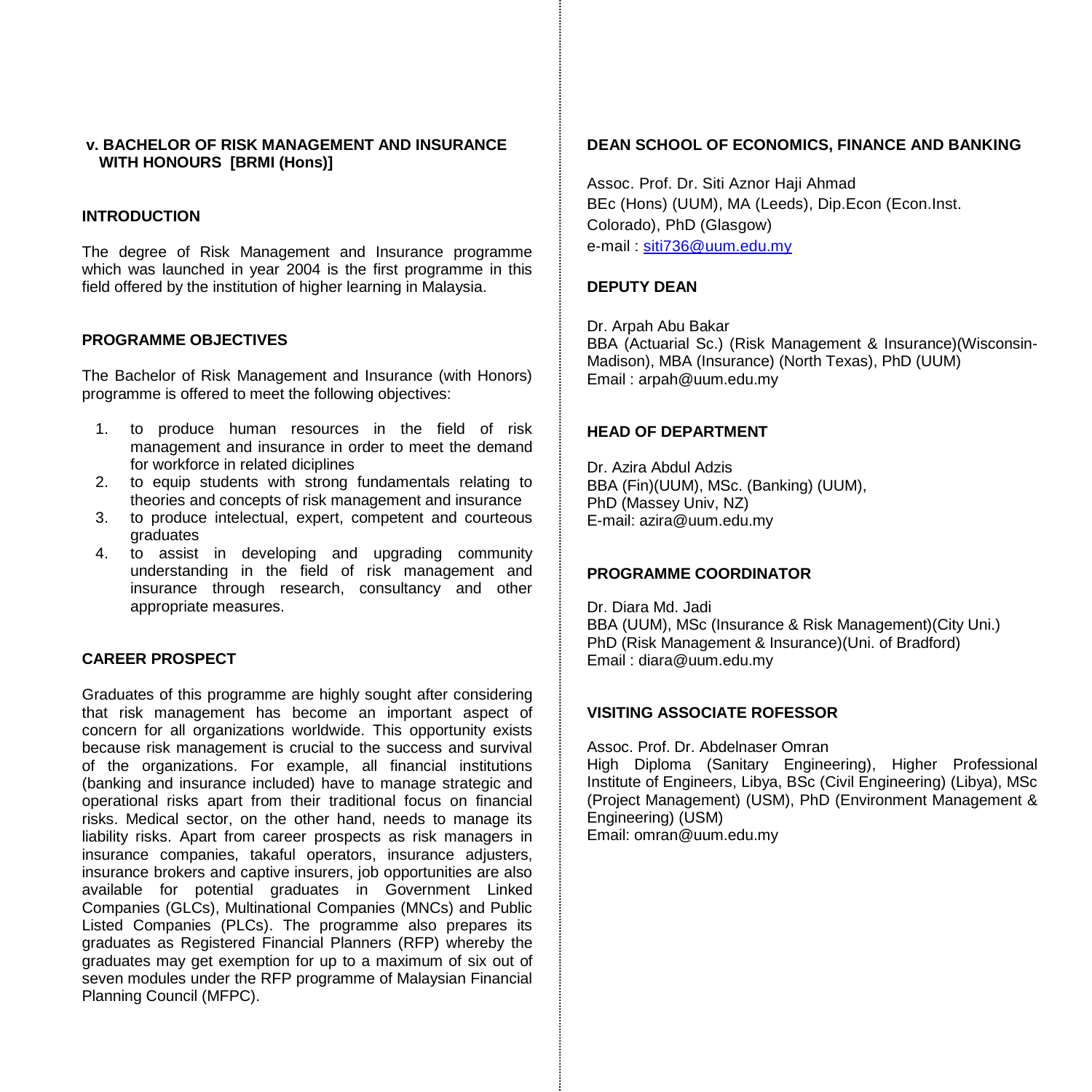## **SENIOR LECTURERS**

#### Dr. Arpah Abu Bakar

BBA (Actuarial Sc.) (Risk Management & Insurance)(Wisconsin-Madison), MBA (Insurance) (North Texas), PhD (UUM) Email : arpah@uum.edu.my

#### Dr. Diara Md. Jadi

BBA (UUM), MSc (Insurance & Risk Management)(City Uni.) PhD (Risk Management & Insurance)(Uni. of Bradford) Email : diara@uum.edu.my

## Dr. Habibah Tolos

Dip. Actuarial Sc. (UiTM), BSBA (Actuarial Sc.) (Hartford), MA (Mgt Systems) (Hull), PhD (Retirement Systems) (Hull) Email : habibaht@uum.edu.my

Dr. Lim Chee Chee BBA (Hons), MSc (Management) (UUM), PhD (City Univ.) Email : cclim@uum.edu.my

Dr. Norlida Abdul Manab DPA (UiTM), BBA (Hons), MSc (Fin) (UUM/BAe), PhD (UiTM) Email [: norlida@uum.edu.my](mailto:norlida@uum.edu.my)

## **LECTURERS**

Norliza Dasahi BSc (Actuarial Sc.) (Roosevelt Univ), MSc (Actuarial Sc.) (City Univ.), Syariah RFP Email : norliza@uum.edu.my

Shahrul Nizam Ahmad DBS, BBA (Ins) (UiTM), MCom (Risk Mgt & Ins) (New South Wales), IFP Email : shahrul@uum.edu.my

Zairol Azhar Auzzir DBS, BBA (Finance) (UiTM), MSc (Risk Mgmt.) (Glasgow Caledonian Univ.) Email: zairol@uum.edu.my

#### **PROGRAMME STRUCTURE FOR THE BACHELOR OF RISK MANAGEMENT AND INSURANCE WITH HONOURS [BRMI (HONS)]**

The programme consists of the following **FIVE (5)** components:

|    | <b>COMPONENT</b>                      | <b>CREDIT HOURS</b> |
|----|---------------------------------------|---------------------|
| A. | UNIVERSITY CORE COURSES               | 25                  |
| В. | PROGRAMME CORE COURSES                | 71                  |
| C. | <b>MINOR</b>                          | 18                  |
| D. | PROGRAMME ELECTIVES<br><b>COURSES</b> | 12                  |
|    | E. FREE ELECTIVE                      | З                   |
|    | <b>TOTAL CREDIT HOURS</b>             | <b>129 HOUR</b>     |

To be awarded a Bachelor of Risk Management and Insurance with Honours, a student is required to take and pass a **minimum of 129 credit hours** which include courses in the programme structure as shown below:

## **A. UNIVERSITY CORE COURSES (25 CREDIT HOURS)**

| Code            | Course                              | <b>Credit</b><br><b>Hours</b> |
|-----------------|-------------------------------------|-------------------------------|
| SADE1013        | Fundamentals of<br>Entrepreneurship | з                             |
| SADN1013        | Islamic and Asian Civilization      | 3                             |
| SADN1033        | Nationhood of Malaysia              | 3                             |
| SADN1043        | <b>Ethnic Relationship</b>          | 3                             |
| <b>SBLE1063</b> | English Proficiency I               | 3                             |
| <b>SBLE2113</b> | <b>English Proficiency II</b>       | 3                             |
| <b>SBLE3123</b> | <b>English Proficiency III</b>      | 3                             |
| <b>VXXXXXXX</b> | Co-Curriculum                       | Δ                             |

Choose any of the Co-Curriculum courses. Students are subjected to conditions determined by the respective courses.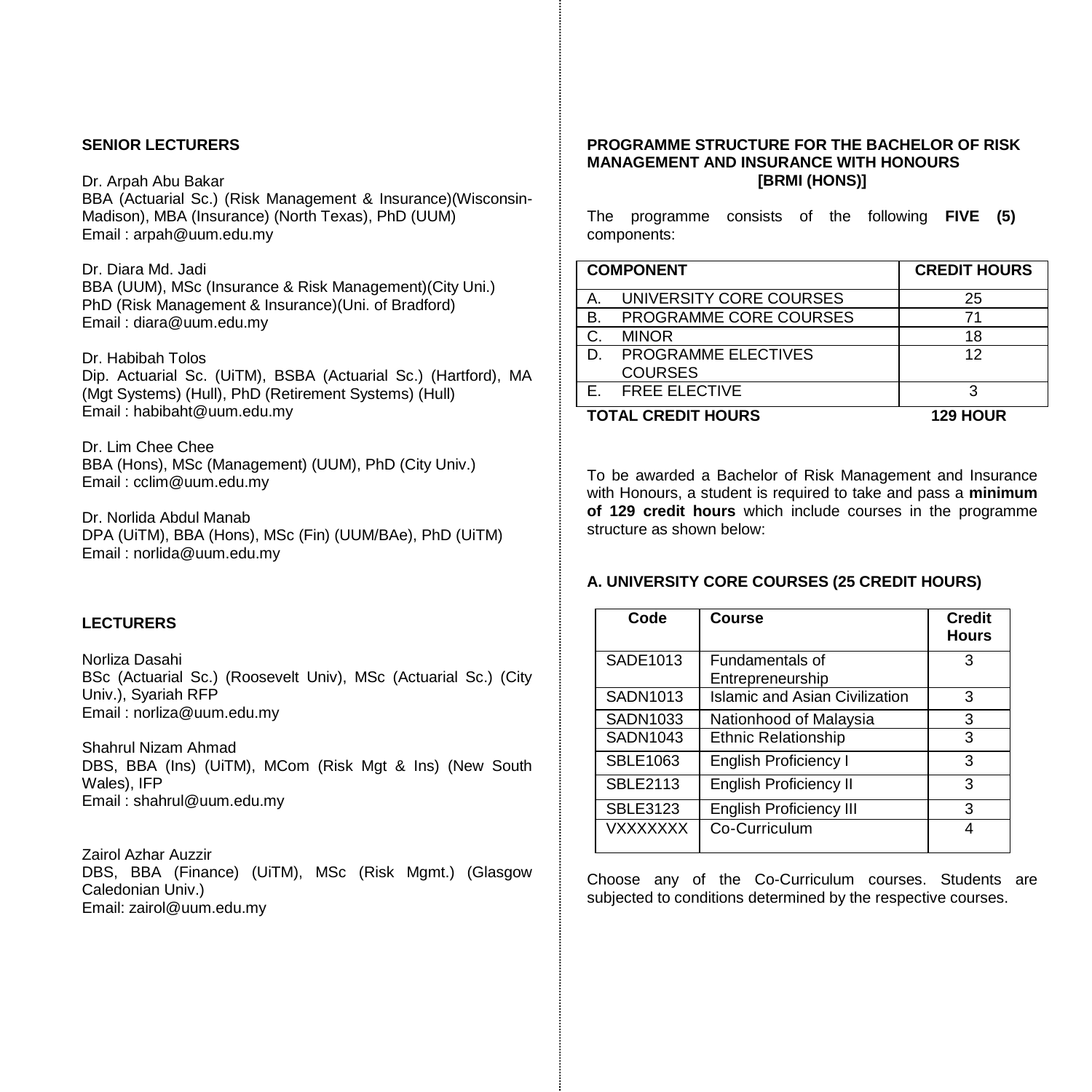# **B. PROGRAMME CORE ( 71 CREDIT HOURS)**

| Code            | Name                                | <b>Credit</b><br>hours | Prerequisite                                                                                                                                                                             |
|-----------------|-------------------------------------|------------------------|------------------------------------------------------------------------------------------------------------------------------------------------------------------------------------------|
| <b>BEEB1013</b> | Principles of                       | 3                      | <b>NONE</b>                                                                                                                                                                              |
|                 | Economics                           |                        |                                                                                                                                                                                          |
| <b>BEEB2033</b> | Applied                             | 3                      | <b>BEEB1013</b>                                                                                                                                                                          |
|                 | Economics                           |                        | Principles of                                                                                                                                                                            |
| <b>BKAF1023</b> | Introduction to                     | 3                      | Economics<br><b>NONF</b>                                                                                                                                                                 |
|                 | Financial                           |                        |                                                                                                                                                                                          |
|                 | Accounting                          |                        |                                                                                                                                                                                          |
|                 |                                     |                        |                                                                                                                                                                                          |
| <b>BPMM1013</b> | Introduction to<br>Marketing        | 3                      | <b>NONE</b>                                                                                                                                                                              |
| <b>BPMN3023</b> | Strategic<br>Management             | $\overline{3}$         | Have taken<br>and passed<br>100 credit<br>hours                                                                                                                                          |
| <b>BPMN1013</b> | Introduction to<br>Management       | 3                      | <b>NONE</b>                                                                                                                                                                              |
| <b>BPMN3123</b> | Management<br>Ethics                | $\overline{3}$         | <b>NONE</b>                                                                                                                                                                              |
| <b>BPMN3143</b> | Research<br>Methodology             | 3                      | SQQS1013<br>Elementary<br><b>Statistics AND</b><br>have completed<br>at least 70 credit<br>hours                                                                                         |
| <b>BWFF2033</b> | Financial<br>Management             | 3                      | <b>BKAF1023</b><br>Introduction to<br>Financial<br>Accounting OR<br><b>BKAL1013</b><br><b>Business</b><br>Accounting OR<br><b>BKAR1013</b><br>Financial<br>Accounting and<br>Reporting I |
| <b>BWFF2043</b> | Advanced<br>Financial<br>Management | 3                      | <b>BWFF2033</b><br>Financial<br>Management                                                                                                                                               |
| <b>BWRR1013</b> | Risk and<br>Insurance               | 3                      | <b>NONE</b>                                                                                                                                                                              |
| <b>BWRR3033</b> | <b>Risk</b><br>Management           | 3                      | <b>BWFF2033</b><br>Financial<br>Management                                                                                                                                               |

| <b>BWRR3043</b> | Employee<br><b>Benefits</b><br>Management             | 3              | <b>BWRR1013</b><br>Risk and<br>Insurance AND<br><b>BWFF2033</b><br>Financial<br>Management             |
|-----------------|-------------------------------------------------------|----------------|--------------------------------------------------------------------------------------------------------|
| <b>BWRR3093</b> | <b>Risk</b><br>Management<br>and Insurance<br>Seminar | 3              | Final Year AND<br>Have completed<br>at least 100<br>credit hours                                       |
| <b>BWRR3123</b> | Corporate<br>Governance                               | 3              | <b>NONE</b>                                                                                            |
| <b>BWRR3133</b> | <b>Risk Analysis</b><br>and Decision<br>Making        | 3              | <b>BWRR1013</b><br>Risk and<br>Insurance AND<br><b>BWFF2043</b><br>Advanced<br>Financial<br>Management |
| <b>BWRR3143</b> | Property and<br><b>Liability Risk</b><br>Management   | $\overline{3}$ | <b>BWRR1013</b><br>Risk and<br>Insurance                                                               |
| <b>BWRR3153</b> | <b>Risk Financing</b>                                 | $\overline{3}$ | <b>BWRR1013</b><br>Risk and<br>Insurance AND<br><b>BWFF2043</b><br>Advanced<br>Financial<br>Management |
| <b>GLUL2023</b> | <b>Business Law</b>                                   | 3              | <b>NONE</b>                                                                                            |
| SQQS1013        | Introduction to<br><b>Statistics</b>                  | $\overline{3}$ | <b>NONE</b>                                                                                            |
| <b>STID1103</b> | Computer<br>Application to<br>Management              | 3              | <b>NONE</b>                                                                                            |
| <b>BWRX4908</b> | Practicum                                             | 8              | Have taken and<br>pass all courses<br>under the<br>programe<br>structure                               |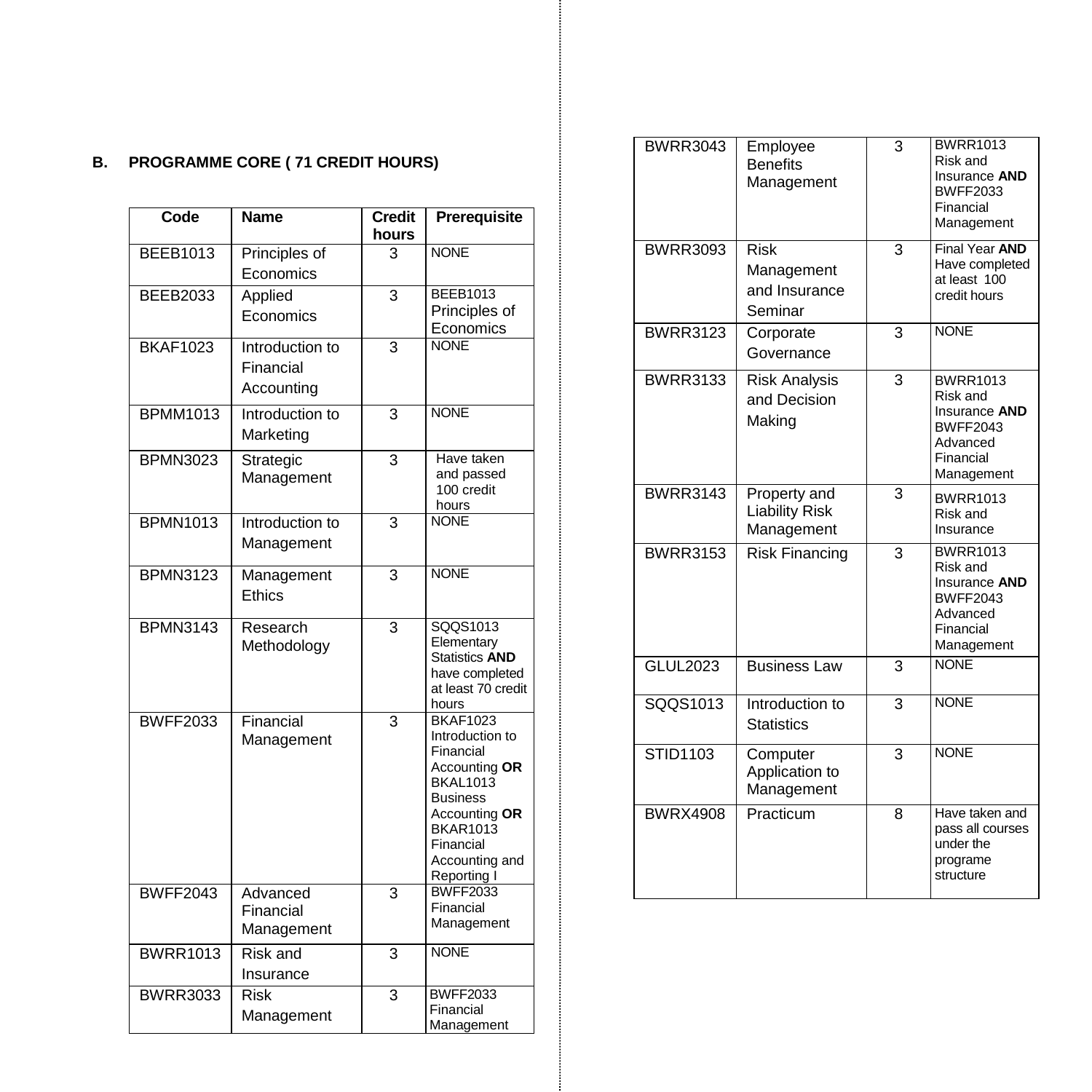## **C. MINOR (18 CREDIT HOURS)**

Students **MUST** choose **ONE (1)** Minor from the following **FOUR (4)** fields of minor:

**1) INDUSTRIAL STATISTICS** offered by School of Quantitative, SQS

Students **MUST** choose **SIX (6)** courses from the following list:

| Code     | <b>Course Name</b>                        | <b>Credit</b><br>hours | Prerequisite                                                                     |
|----------|-------------------------------------------|------------------------|----------------------------------------------------------------------------------|
| SQQM1034 | Calculus I                                | 4                      | NONE                                                                             |
| SQQM2023 | Linear Algebra                            | 3                      | SQQM1034<br>Calculus I<br>ΩR<br>SQQM1023<br>Managerial<br><b>Mathematics</b>     |
| SQQS1033 | Data Exploratory<br>and<br>Generalisation | 3                      | NONE                                                                             |
| SQQS1043 | Probability and<br><b>Statistics</b>      | 3                      | SQQS1033<br>Data<br>Exploratory<br>and<br>Generalisation                         |
| SQQS2063 | Inferential<br><b>Statistics</b>          | 3                      | SQQS1043<br>Probability<br>and Statistics                                        |
| SQQS2073 | Regression<br>Modelling                   | 3                      | SQQS2063<br>Inferential<br><b>Statistics</b><br>OR<br>SQQM2023<br>Linear Algebra |
| SQQS2083 | Sampling<br>Techniques                    | 3                      | SQQS2063<br>Inferential<br><b>Statistics</b>                                     |
| SQQS3063 | <b>Statistical Quality</b><br>Improvement | 3                      | SQQS2063<br>Inferential<br><b>Statistics</b>                                     |
| SQQS3153 | Non Parametric<br>Methods                 | 3                      | SQQS2063<br>Inferential<br><b>Statistics</b>                                     |
| SQQS3163 | Forecasting<br>Methods                    | 3                      | SQQS2073<br>Regression<br>Modelling                                              |
| SOOP3023 | Decision<br>Modelling                     | 3                      | <b>NONE</b>                                                                      |

## **2) ACCOUNTING** offered by School of Accountancy (SOA)

Students **MUST** choose **SIX (6)** courses from the following list:

| Code            | Course<br><b>Name</b>                          | <b>Credit</b><br>hours | Prerequisite                                                                                                                                                                |
|-----------------|------------------------------------------------|------------------------|-----------------------------------------------------------------------------------------------------------------------------------------------------------------------------|
| <b>BKAA2013</b> | Audit and<br>Assurance I                       | 3                      | BKAR1013 Financial<br>Accounting and<br>Reporting I<br>ΟR<br>BKAL1013 Business<br>Accounting OR<br><b>BKAF1023</b><br>Introduction to<br><b>Financial Accounting</b>        |
| <b>BKAA3023</b> | Audit and<br>Assurance II                      | 3                      | BKAA2013 Audit<br>and Assurance I                                                                                                                                           |
| <b>BKAR1013</b> | Financial<br>Accounting<br>and<br>Reporting I  | 3                      | BKAL1013 Business<br>Accounting<br>OR<br><b>BKAF1023</b><br>Introduction to<br><b>Financial Accounting</b>                                                                  |
| <b>BKAR2023</b> | Financial<br>Accounting<br>and<br>Reporting II | 3                      | BKAR1013 Financial<br>Accounting and<br>Reporting I                                                                                                                         |
| <b>BKAM2013</b> | Management<br>Accounting I                     | 3                      | BKAR1013 Financial<br>Accounting and<br>Reporting I<br>0R<br><b>BKAL1013</b><br><b>Business Accounting</b><br>OR BKAF1023<br>Introduction to<br><b>Financial Accounting</b> |
| <b>BKAM3023</b> | Management<br>Accounting II                    | 3                      | <b>BKAM2013</b><br>Management<br>Accounting I                                                                                                                               |
| <b>BKAS2013</b> | Accounting<br>Information<br>System            | 3                      | BKAR1013 Financial<br>Accounting and<br>Reporting I OR<br>BKAL1013 Business<br>Accounting OR<br><b>BKAF1023</b><br>Introduction to<br>Financial<br>Accountina               |

## **OR**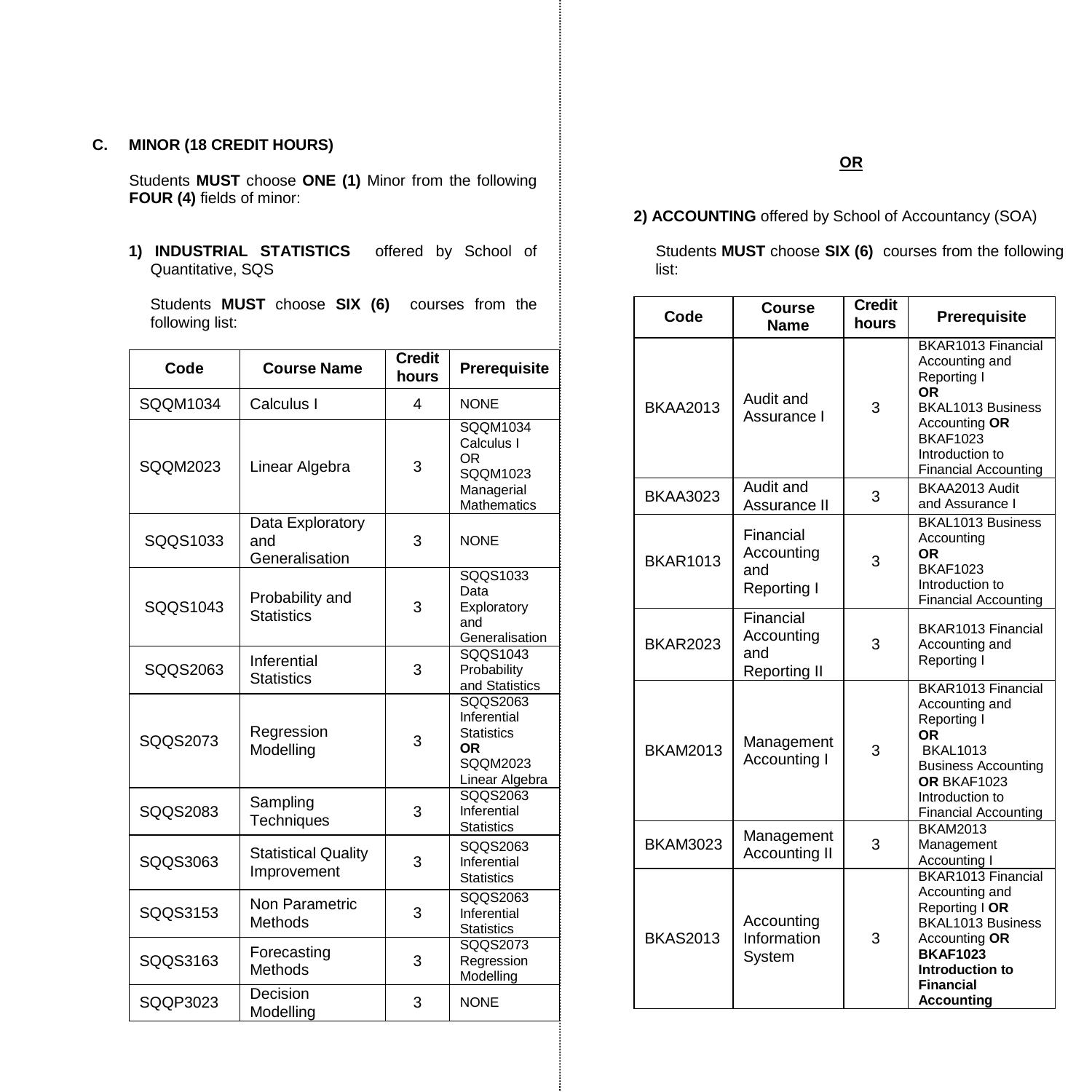| <b>BKAS2123</b> | Accounting<br>System<br>Analysis and<br>Design | 3 | <b>BKAS2013</b><br>Accounting<br><b>Information System</b>                                                                                                           |
|-----------------|------------------------------------------------|---|----------------------------------------------------------------------------------------------------------------------------------------------------------------------|
| <b>BKAT2013</b> | Principles of<br>Taxation                      | 3 | BKAR1013 Financial<br>Accounting and<br>Reporting I<br>ΟR<br>BKAL1013 Business<br>Accounting OR<br><b>BKAF1023</b><br>Introduction to<br><b>Financial Accounting</b> |
| <b>BKAT3023</b> | Advanced<br>Taxation                           | 3 | <b>BKAT2013</b><br>Principles of<br>Taxation                                                                                                                         |

## **OR**

**3) OPERATIONS MANAGEMENT** offered by School of Technology and Logistic (STML)

Students **MUST** choose **SIX (6)** courses from the following list:

| Code            | <b>Course Name</b>                                          | <b>Credit</b><br>hours | <b>Prerequisite</b>                                                                                                                                                                                                                                                                                                                                               |
|-----------------|-------------------------------------------------------------|------------------------|-------------------------------------------------------------------------------------------------------------------------------------------------------------------------------------------------------------------------------------------------------------------------------------------------------------------------------------------------------------------|
| <b>BJIP2053</b> | Information<br>System to<br>Manufacturing<br>and Operations | 3                      | <b>BJIB2033</b><br>Information<br>Technology &<br>Communication                                                                                                                                                                                                                                                                                                   |
| <b>BJMP2033</b> | Production and<br>Operations<br>Management                  | 3                      | <b>BJOK1103</b><br>Maths for<br>Technology<br><b>AND</b><br><b>BJOP2013</b><br>Statiscal<br>Technique in<br>Decision Making<br><b>OR</b><br>BJOK1103 Maths<br>for Technology<br>AND<br><b>BJOK1203</b><br>Statistic for<br>Technology<br>0R<br>SQQS1013<br>Elementary<br><b>Statistics</b><br>0R<br>SQQM1063<br>Discrete Maths<br>OR SQQS1033<br>Data Exploratory |

|                 |                                              |   | and<br>Generalization                                            |
|-----------------|----------------------------------------------|---|------------------------------------------------------------------|
| <b>BJMP3023</b> | Design and<br>Operations<br>Management       | 3 | <b>BJMP2033</b><br>Production<br>and<br>Operations<br>Management |
| <b>BJMP3033</b> | Inventory<br>Management                      | 3 | <b>BJMP2033</b><br>Production<br>and<br>Operations<br>Management |
| <b>BJMP3053</b> | Operations<br>Strategy                       | 3 | <b>BJMP2033</b><br>Production<br>and<br>Operations<br>Management |
| <b>BJMP3073</b> | Purchasing and<br>Supply Chain<br>Management | 3 | <b>BJMP2033</b><br>Production<br>and<br>Operations<br>Management |
| <b>BJMQ3013</b> | Quality<br>Management                        | 3 | <b>NONE</b>                                                      |
| <b>BJMQ3113</b> | Quality<br>Management<br>System              | 3 | <b>BJMQ3013</b><br>Quality<br>Management                         |
| <b>BJTH3053</b> | Project<br>Management                        | 3 | <b>NONE</b>                                                      |
| <b>BJTH3123</b> | Strategic<br>Management in<br>Technology     | 3 | Have taken<br>and passed 90<br>credit hours                      |

## **OR**

## **4) LOGISTICS AND TRANSPORTATION** offered by School of Technology and Logistic (STML)

Students **MUST** choose **SIX (6)** courses from the following list:

| Code            | <b>Course Name</b>                  | <b>Credit</b><br>hours | <b>Prerequisite</b>                                    |
|-----------------|-------------------------------------|------------------------|--------------------------------------------------------|
| <b>BPMG2013</b> | Transport<br>Theory and<br>Practice | 3                      | <b>NONE</b>                                            |
| <b>BPMG3013</b> | Transport<br>Planning and<br>Policy | 3                      | <b>BPMG2013</b><br>Transport<br>Theory and<br>Practice |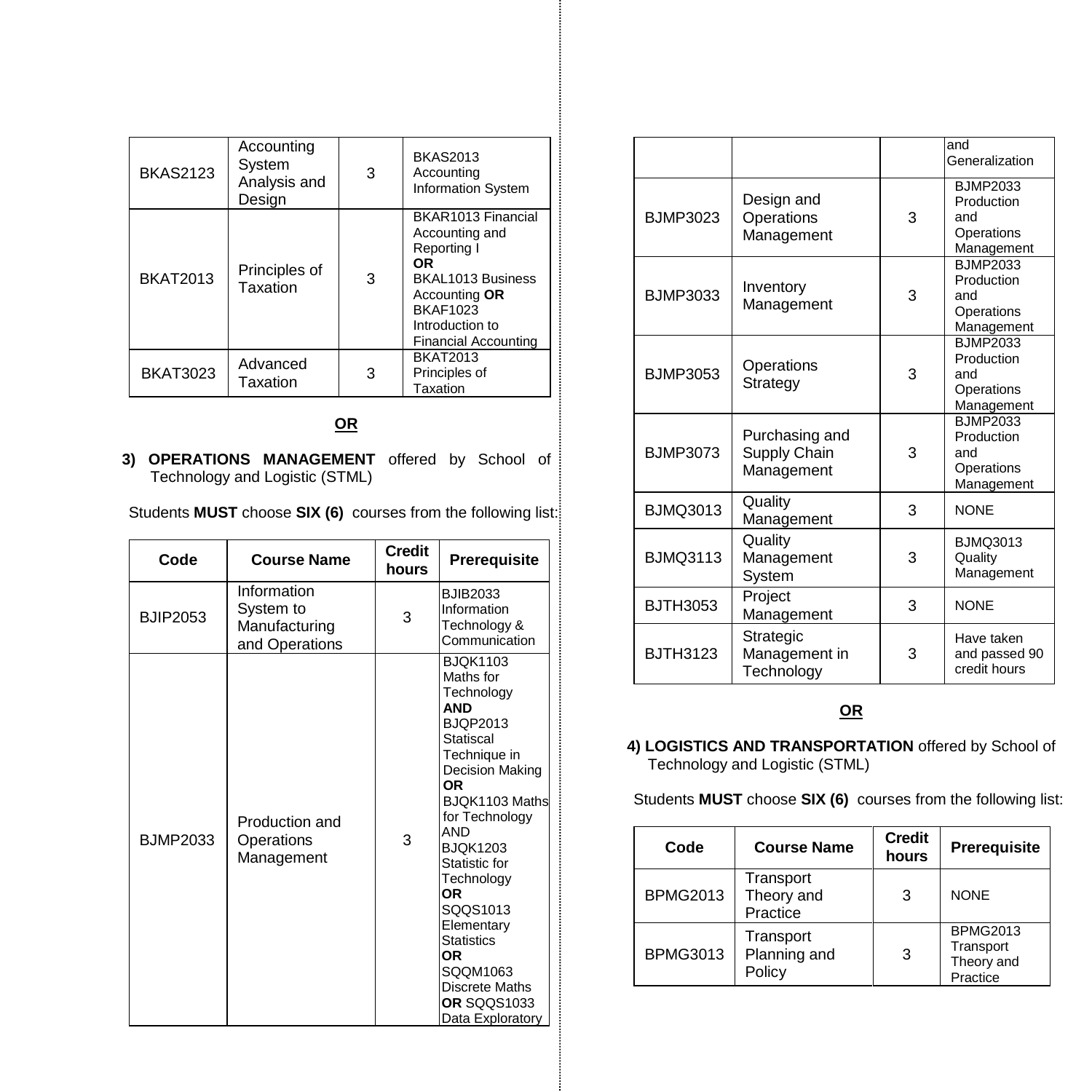| <b>BPMG3043</b> | Transport<br>Information<br>System    | 3 | <b>BPMG2013</b><br>Transport<br>Theory and<br>Practice |
|-----------------|---------------------------------------|---|--------------------------------------------------------|
| <b>BPMG3053</b> | Road Transport<br>Management          | 3 | <b>BPMG2013</b><br>Transport<br>Theory and<br>Practice |
| <b>BPMG3063</b> | Rail Transport<br>Management          | 3 | <b>BPMG2013</b><br>Transport<br>Theory and<br>Practice |
| <b>BPMG3083</b> | Maritime<br>Management                | 3 | <b>BPMG2013</b><br>Transport<br>Theory and<br>Practice |
| <b>BPMG3093</b> | Air Transport<br>Management           | 3 | <b>BPMG2013</b><br>Transport<br>Theory and<br>Practice |
| <b>BPMG3103</b> | Airport Planning<br>and<br>Management | 3 | <b>BPMG2013</b><br>Transport<br>Theory and<br>Practice |
| <b>BPMG3113</b> | Logistics<br>Management               | 3 | <b>BPMG2013</b><br>Transport<br>Theory and<br>Practice |
| <b>BPMG3133</b> | Warehouse<br>Management               | 3 | <b>BPMG2013</b><br>Transport<br>Theory and<br>Practice |

## **D. PROGRAMME ELECTIVES (1 2 CREDIT HOURS )**

Choose any of the **FOUR (4)** courses from the list below

| Code            | <b>Course Name</b>        | Credit<br><b>Hours</b> | <b>Prerequisite</b>                                                                                                                                                                      |
|-----------------|---------------------------|------------------------|------------------------------------------------------------------------------------------------------------------------------------------------------------------------------------------|
| <b>BKAT2013</b> | Principles of<br>Taxation | 3                      | <b>BKAR1013</b><br>Financial<br>Accounting and<br>Reporting 1 OR<br><b>BKAL1013</b><br><b>Business</b><br>Accounting OR<br><b>BKAF1023</b><br>Introduction to<br>Financial<br>Accounting |

| <b>BKAT3023</b> | Advanced<br>Taxation                | 3 | <b>BKAT2013</b><br>Principles of<br>Taxation                    |
|-----------------|-------------------------------------|---|-----------------------------------------------------------------|
| <b>BWFF3013</b> | Corporate<br>Finance                | 3 | <b>BWFF2043</b><br>Advanced<br>Financial<br>Management          |
| <b>BWFF3073</b> | Personal<br>Finance                 | 3 | <b>BWFF2043</b><br>Advanced<br>Financial<br>Management          |
| <b>BWFN3013</b> | Investment<br>Analysis              | 3 | <b>BWFF2043</b><br>Advanced<br>Financial<br>Management          |
| <b>BWFN3033</b> | Portfolio<br>Management             | 3 | <b>BWFF2043</b><br>Advanced<br>Financial<br>Management          |
| <b>BWRR2033</b> | Life and Health<br>Insurance        | 3 | <b>BWRR1013</b><br>Risk and<br>Insurance AND<br><b>BWFF2033</b> |
| <b>BWRR2043</b> | Insurance<br>Company<br>Operations  | 3 | <b>BWRR1013</b><br>Risk and<br>Insurance                        |
| <b>BWRR3023</b> | Actuarial<br>Science                | 3 | <b>BWFF2033</b><br>Financial<br>Management                      |
| <b>BWRR3053</b> | Reinsurance                         | 3 | <b>BWRR1013</b><br>Risk and<br>Insurance                        |
| <b>BWRR3063</b> | <b>Financial Risk</b><br>Management | 3 | <b>BWFF2043</b><br>Advanced<br>Financial<br>Management          |
| <b>BWRR3073</b> | <b>Credit Risk</b><br>Management    | 3 | <b>BWFF2033</b><br>Financial<br>Management                      |
| <b>BWRR3083</b> | Marine and<br>Aviation<br>Insurance | 3 | <b>BWRR1013</b><br>Risk and<br>Insurance                        |
| <b>BWRR3103</b> | Estate<br>Planning                  | 3 | <b>BWFF2033</b><br>Financial<br>Management                      |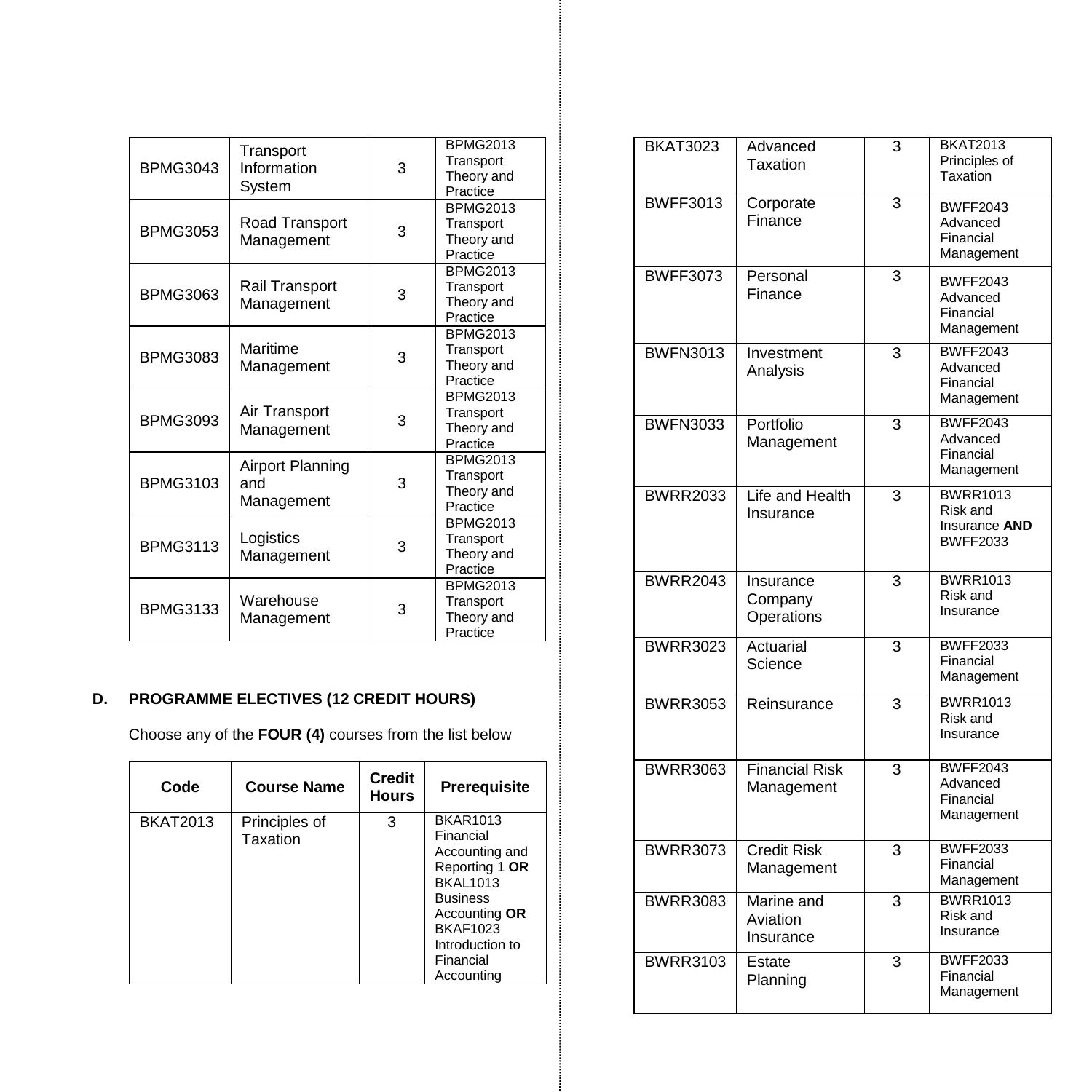| <b>BWRR3113</b> | Retirement<br>Planning                       | 3 | <b>BWFF2033</b><br>Financial<br>Management                                                           |
|-----------------|----------------------------------------------|---|------------------------------------------------------------------------------------------------------|
| <b>BWRS2013</b> | Takaful                                      | 3 | <b>TIADA</b>                                                                                         |
| <b>BWRZ3993</b> | <b>Project Paper</b>                         | 3 | <b>BPMN 3143</b><br>Research<br>Methodology<br>AND<br>have completed<br>at least 100<br>credit hours |
| GLUE3013        | Insurance Law                                | 3 | <b>NONE</b>                                                                                          |
| <b>SBLE3173</b> | English for<br>Professional<br>Communication | 3 | <b>SBLE3123</b><br>English<br>Proficiency III                                                        |

|                                     | <b>TOTAL</b>                                                                                                                         | 15                                          |                                    | <b>TOTAL</b>                                   | 8                            |
|-------------------------------------|--------------------------------------------------------------------------------------------------------------------------------------|---------------------------------------------|------------------------------------|------------------------------------------------|------------------------------|
| BWRR3093                            | Strategic Management<br>Risk Management and<br>Insurance Seminar<br>Programme Elective 4<br>Minor <sub>5</sub><br>Minor <sub>6</sub> | 3<br>3<br>3<br>3<br>$\overline{\mathbf{3}}$ | <b>BWRX4908</b>                    | Practicum                                      | я                            |
| Code<br>BPMN3023                    | 7th semester                                                                                                                         | Credit<br><b>Hours</b>                      | Code                               | <b>8th Semester</b>                            | Credit<br><b>Hours</b>       |
|                                     | <b>TOTAL</b>                                                                                                                         | 15                                          |                                    | <b>TOTAL</b>                                   | 15                           |
| <b>VXXXXXXX</b>                     | Programme Elective 3<br>Minor 3                                                                                                      | 3<br>3                                      |                                    |                                                |                              |
| BWRR3133                            | Risk Analysis and Decision<br>Making                                                                                                 | 3                                           |                                    | Minor 4<br>Free Elective                       | 3<br>$\overline{\mathbf{a}}$ |
| BWRR3043                            | <b>Employee Benefits</b><br>Management                                                                                               | 3                                           | <b>BPMN3143</b><br><b>BWRR3123</b> | Research Methodology<br>Corporate Governance   | 3<br>3                       |
| Code<br><b>BPMN3123</b>             | 5th Semester<br>Management Ethics                                                                                                    | <b>Hours</b><br>3                           | Code<br><b>BWRR3153</b>            | 6th semester<br><b>Risk Financing</b>          | <b>Hours</b><br>3            |
|                                     | <b>TOTAL</b>                                                                                                                         | 19<br>Credit                                |                                    | <b>TOTAL</b>                                   | 19<br>Credit                 |
| VXXXXXXX                            | Co-curriculum                                                                                                                        | 1                                           | <b>VXXXXXXX</b>                    | Co-curriculum                                  |                              |
|                                     | Programme Elective 1<br>Minor 1                                                                                                      | 3                                           |                                    | Programme Elective 2<br>Minor <sub>2</sub>     | $\frac{3}{3}$                |
| SBLE3123                            | <b>English Proficiency III</b>                                                                                                       | 3<br>3                                      | GLUL2023                           | <b>Business Law</b>                            | 3                            |
| SADN1043                            | Management<br><b>Ethnics Relation</b>                                                                                                | 3<br>3                                      | <b>BEEB2033</b>                    | Management<br><b>Applied Economics</b>         | 3                            |
| <b>BEEB1013</b><br><b>BWFF 2043</b> | Principles of Economics<br><b>Advanced Financial</b>                                                                                 | 3                                           | BWRR3033<br>BWRR3143               | Risk Management<br>Property and Liability Risk | 3<br>3                       |

# **E. FREE ELECTIVE (3 CREDIT HOURS)**

Students can choose **ONE (1)** course offered by other programme within school or any course offered by other schools subject to the following:

- i. Must fulfill prerequisite course if any.
- ii. Equivalent courses are not considered as free elective

#### iii. **PROPOSED COURSE REGISTRATION FOR BACHELOR OF RISK MANAGEMENT AND INSURANCE WITH HONOURS [BRMI (HONS)]**

| Code             | 1st Semester                   | Credit<br><b>Hours</b>        | Code             | 2nd Semester                  | Credit<br><b>Hours</b>        |
|------------------|--------------------------------|-------------------------------|------------------|-------------------------------|-------------------------------|
| <b>BPMN1013</b>  | Introduction to Management     | 3                             | <b>BPMM1013</b>  | Introduction to Marketing     | 3                             |
| <b>SADN 1013</b> | Islamic and Asian Civilization | 3                             | <b>BWFF 2033</b> | <b>Financial Management</b>   | 3                             |
| SADN1033         | Malaysian Nationhood Studies   | 3                             | STID1103         | Computer Applications in      | 3                             |
| <b>SBLE 1063</b> | English Proficiency I          | 3                             |                  | Management                    |                               |
| <b>BKAF1023</b>  | Introduction to Financial      | 3                             | SQQS1013         | Introductions to Statistics   | 3                             |
|                  | Accounting                     |                               | SBLE2113         | <b>English Proficiency II</b> | 3                             |
| <b>BWRR1013</b>  | Risk and Insurance             | 3                             | <b>SADE 1013</b> | Introduction to               | 3                             |
|                  | VXXXXXX Co-curriculum          |                               |                  | Entrepreneurship              |                               |
|                  |                                |                               | <b>VXXXXXXX</b>  | Co-curriculum                 |                               |
|                  |                                |                               |                  |                               |                               |
| <b>TOTAL</b>     |                                | 19                            |                  | <b>TOTAL</b>                  | 19                            |
| Code             | 3rd Semester                   | <b>Credit</b><br><b>Hours</b> | Code             | 4th Semester                  | <b>Credit</b><br><b>Hours</b> |

# **Total Overall Credit Hours: 129 Credit Hours**

## **COURSES OFFERED BY SEMESTER**

| <b>CODE</b>     | <b>COURSE NAME</b>                     | <b>FIRST</b><br><b>SEMESTER</b> | <b>SECOND</b><br><b>SEMESTER</b> |
|-----------------|----------------------------------------|---------------------------------|----------------------------------|
| <b>BWRR1013</b> | Risk and Insurance                     | x                               | x                                |
| <b>BWRR2033</b> | Life and Health<br>Insurance           | X                               |                                  |
| <b>BWRR2043</b> | <b>Insurance Company</b><br>Operations | X                               |                                  |
| <b>BWRR3023</b> | <b>Actuarial Science</b>               |                                 | X                                |
| <b>BWRR3033</b> | Risk Management                        | X                               | X                                |
| <b>BWRR3043</b> | <b>Employee Benefits</b><br>Management | X                               | X                                |
| <b>BWRR3053</b> | Reinsurance                            | X                               |                                  |
| <b>BWRR3063</b> | <b>Financial Risk</b><br>Management    | X                               |                                  |
| <b>BWRR3073</b> | <b>Credit Risk</b><br>Management       |                                 | X                                |
| <b>BWRR3083</b> | Marine and Aviation<br>Insurance       |                                 | X                                |